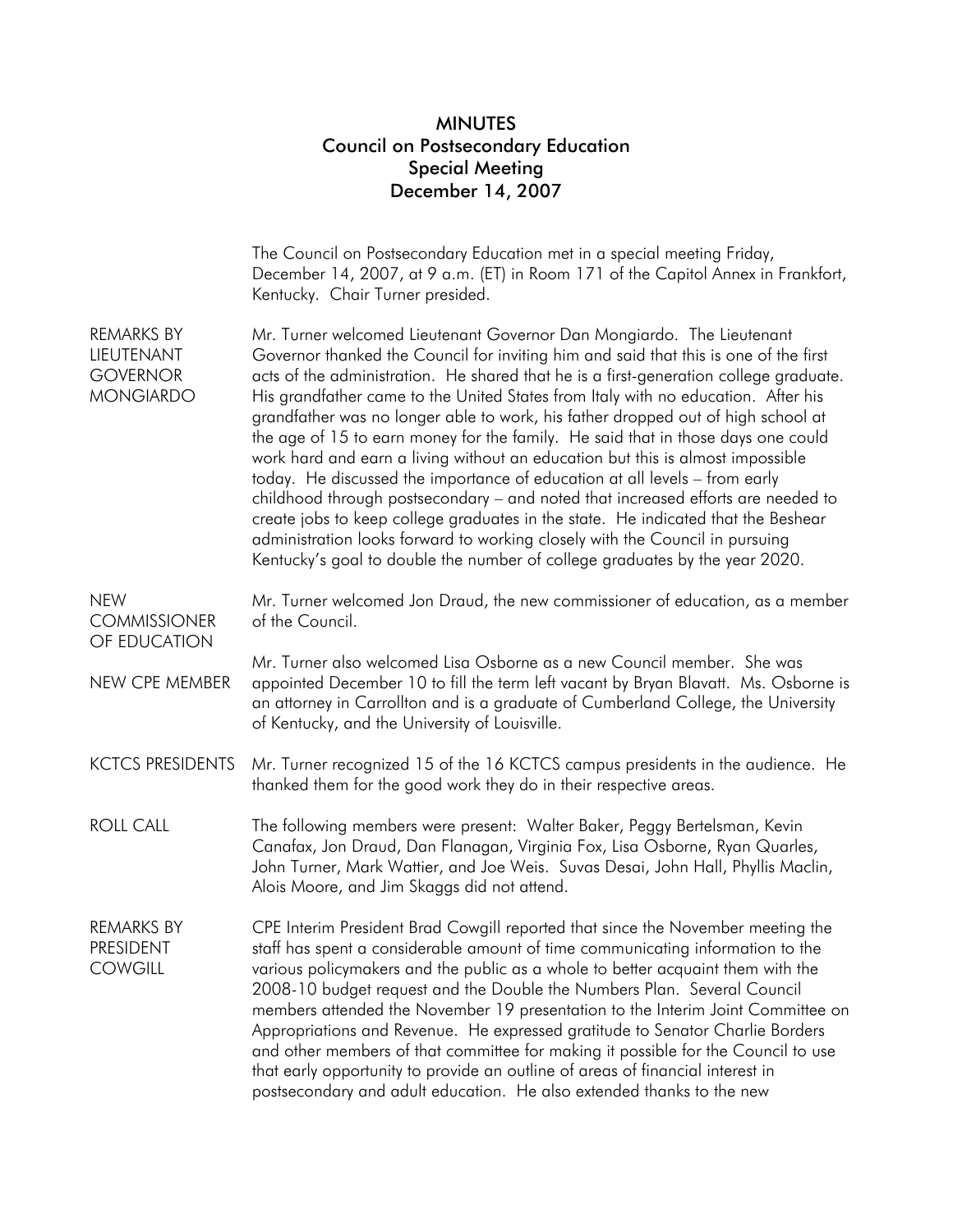administration, noting that shortly after the election Governor Beshear afforded the Council staff the opportunity for an extensive meeting for a general update with Gary Ransdell in his capacity as convener of presidents. In addition, the transition committee on postsecondary education had a productive meeting with the Council staff.

Mr. Cowgill said that there are several forces currently at work which give reasonable hope that over the next biennium postsecondary education can make significant progress notwithstanding the limitations and constraints on funding. The release of the Kentucky Chamber of Commerce report has had a positive effect and has drawn favorable attention in Kentucky among policymakers to the current status of postsecondary education at the tenth anniversary of House Bill 1 adopted in 1997. Another development at work is the election of a new administration, an administration that seems to have a very strong interest in postsecondary education. It endorsed the Double the Numbers Plan over the course of the campaign and made a campaign issue of the effectiveness of Kentucky's financial aid program. In November the Council adopted a new funding model, abandoned benchmark funding, completed work this year in the areas of STEM initiatives and developmental education, and is poised at this tenth anniversary to make significant progress with the assistance of the business community. Mr. Cowgill said that the staff and the Council members as a whole are pledged to make every effort to fulfill the mandate of House Bill 1 to be the most effective and the best advocate for postsecondary and adult education between now and the end of the 2008 legislative session.

## **COMMISSIONER** OF EDUCATION REPORT

Commissioner Draud said that he is a strong supporter of the concept of P-16. He sponsored a bill to establish the P-16 Council and is strongly committed to postsecondary education being successful as well as elementary and secondary education because all have the same objective – to improve the quality of life for all Kentucky citizens. He said that the way to improve lives is through education, and it is important for all sectors of education to work together, from elementary education all the way through postsecondary education. The issue of the blame game is unproductive because all sectors are trying to do the best possible job for all the students in the state. He wants to create a sense of urgency throughout the state not only for elementary and secondary education but for postsecondary education where the stakeholders can again become excited about education and where the business community can be used as a base for creating this sense of urgency. He also wants to work on cooperation and collaboration where stakeholders work together for the benefit of all in education. The Department of Education plans to hold regional meetings to help create this sense of urgency. He plans to form a blue ribbon committee to look at intervention strategies across the country as well as within Kentucky to identify best practices. He also will be spending a great deal of time working with the General Assembly during the upcoming legislative session.

KENTUCKY CHAMBER TASK FORCE ON POSTSECONDARY EDUCATION REPORT

Bill Lear, managing member, Stoll, Keenon, Ogden, PLLC, and member of the Kentucky Chamber of Commerce Task Force on Postsecondary Education, gave introductory remarks about the task force report. Last spring the Kentucky Chamber of Commerce convened a blue ribbon task force of business leaders to assess Kentucky's progress toward achieving the goals established in the Postsecondary Education Improvement Act of 1997. Those goals included moving Kentucky to the national average of educational attainment and per capita income by 2020, and improving the capacity, quality, and efficiency of Kentucky's postsecondary system.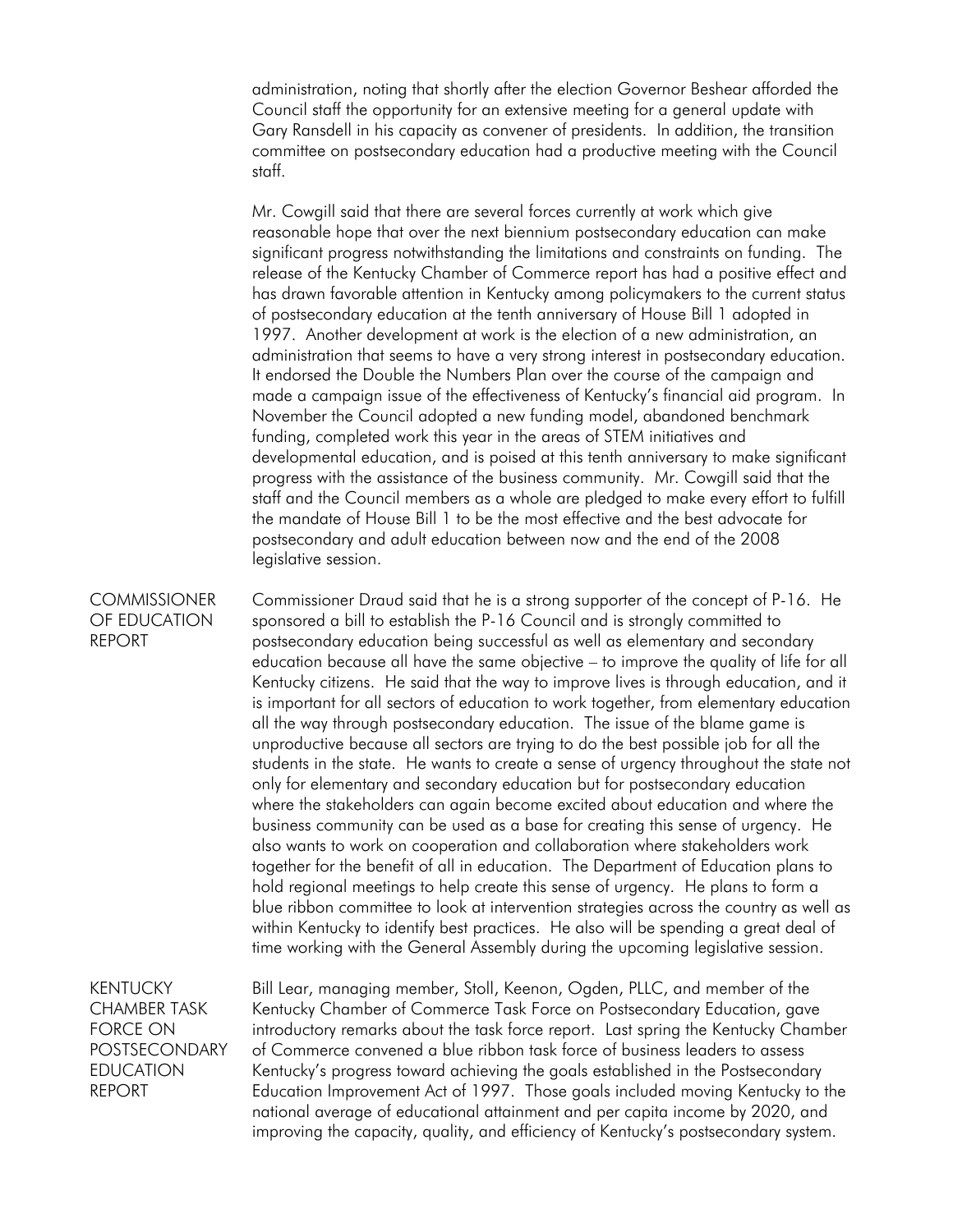The task force was chaired by Vic Staffieri, E.ON U.S. chairman, CEO, and president, and membership included 25 noted business leaders from across the state. The task force concluded its work December 4, 2007, with a higher education summit highlighted by the release of the report.

Aims McGuinness, senior associate of the National Center for Higher Education Management Systems and chief consultant to the task force, provided an overview of the report and discussed findings and recommendations.

The report contained twelve recommendations.

To the Governor and General Assembly

- 1. Reaffirm Kentucky's commitment to achieve House Bill 1 goals by 2020.
	- Give priority to both interrelated goals of HB 1.
		- Institutional "capacity" goals for the postsecondary education system.

The ultimate goal to be achieved by 2020: to develop "...a society with a standard of living and quality of life that meets or exceeds the national average."

- Affirm the goal to develop a major comprehensive research university the University of Kentucky – ranked nationally in the top 20 public universities; a premier, nationally recognized metropolitan research university – the University of Louisville; comprehensive universities with nationally recognized programs of excellence and nationally recognized applied research programs; a comprehensive community and technical college system; and a coordinating system to deliver educational services comparable to or exceeding the national average to all adult Kentuckians.
- Support the campaign to Double the Numbers by 2020 to increase Kentucky's educational attainment to a level that meets or exceeds the national average. Adopt additional goals that establish the goal of reaching the educational attainment levels of the most competitive nations by 2025 and set benchmarks referenced to the United States and OECD (Organisation of Economic Cooperation and Development) countries.
- Emphasize that Kentucky must also increase degree attainment at both the associate and bachelor's degree levels to reflect the needs of Kentucky's current economy, set realistic goals for the existing adult population (GED recipients), as well promote the role of KCTCS in increasing transfers.
- Clarify the institutional capacity goal for the comprehensive universities to emphasize regional stewardship to underscore the role of these universities in uplifting the educational attainment, quality of life, and innovation-based economies of their regions.
- 2. Redefine the overall goal for Kentucky to shape a comprehensive, integrated strategy to develop a seamless (P-20) education system, beginning with early childhood through elementary and secondary education, postsecondary education, adult education, and lifelong learning.
- 3. Make the partnership between postsecondary education and community and economic development a central priority at the state and regional levels.
- 4. Recommit to complying with the budgetary framework for postsecondary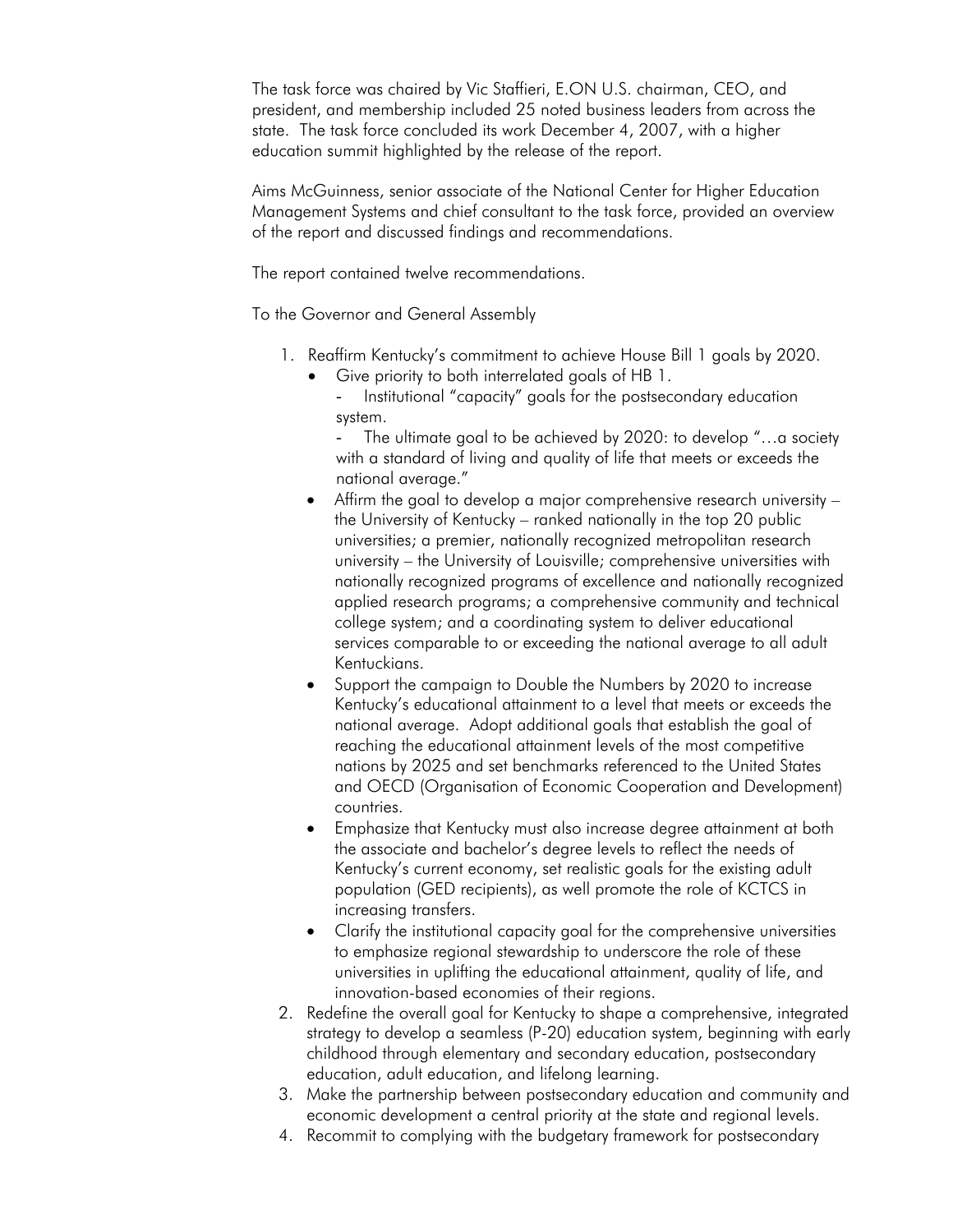education originally established in the Postsecondary Education Improvement Act of 1997, to provide discipline and accountability to the budget decisions necessary to achieve the 2020 goals. Principles to guide budget development for the 2008-10 biennium and future biennia are included in the detailed recommendations.

- 5. Guarantee affordable access to postsecondary education for all qualified Kentuckians on a "last dollar" basis and simplify and consolidate state student aid programs.
	- Adopt a simplified, integrated, need-based student financial aid program based on the principle of shared responsibility among students, families, the state and federal governments, and institutions.
	- Establish a new Commonwealth 21st Century Scholars Program as a way of raising the educational aspirations of low- and moderate-income families.
- 6. Re-establish a mechanism to ensure full participation of the Governor and General Assembly in shaping the strategic agenda for achieving the goals of the 1997 reforms and the related Double the Numbers goals and for developing a strategic budget necessary to achieve these goals.
- 7. Re-establish the CPE as an independent, nonpartisan policy leadership entity outside the Education Cabinet with direct access to the Governor and to leadership across state government.

To the Kentucky Chamber of Commerce

- 8. Establish an entity charged with monitoring progress of reform and gaining support of the Governor and General Assembly for sustaining reform.
- 9. Support, in collaboration with the Governor, a renewed public campaign focusing on the value of education, not only the economic value but also the intrinsic value in terms of independence, appreciation of arts and culture, civic participation, and the role that parents can play in encouraging their children to enjoy and excel in education.
- 10. Encourage local groups willing to assume the leadership role in their regions to create strategic plans regarding economic and human capital development (much like the plans developed in northern Kentucky and Louisville).
- 11. Communicate to employers the key ways that they must send far stronger signals to employees, and therefore to parents and students, that staying in school, taking the right courses, and pursuing postsecondary education are critical steps to earning a living wage in the global economy.
- 12. Sponsor an annual summit engaging the state's policy leaders in stocktaking on the status of reform and progress toward the 2020 goals.

Mr. Turner said that he appreciates the work of the Chamber and its colleagues in developing this report. He said that people should not merely focus on the negatives since there are a number of good things in the report. The positives should be built upon to formulate a plan to move the state toward the 2020 goals of House Bill 1.

NKU REGIONAL **STEWARDSHIP** GRANT PROPOSAL RECOMMENDATION: The staff recommends that the Council approve two stewardship initiative proposals submitted by Northern Kentucky University and endorsed by its Regional Advisory Committee.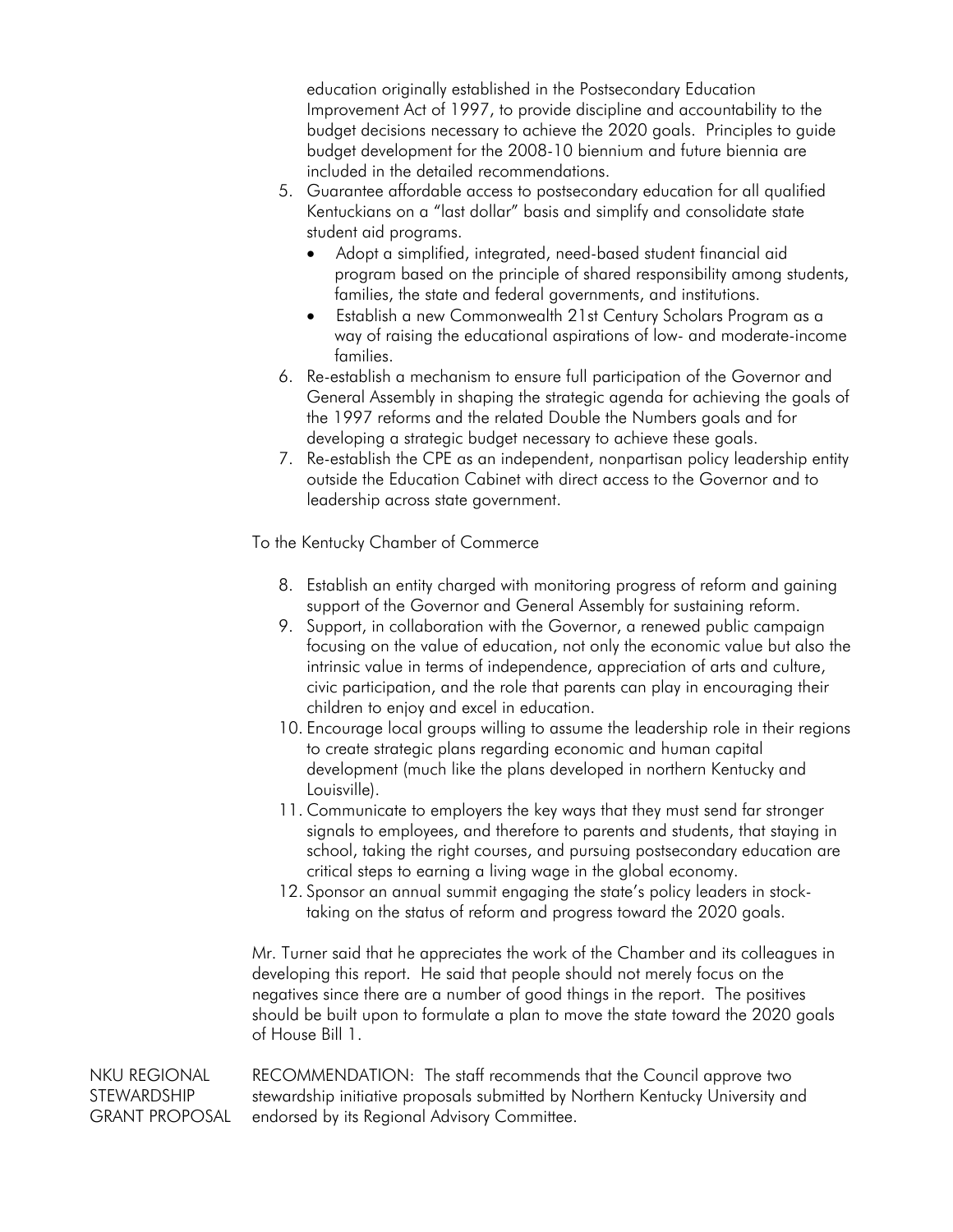According to Council guidelines, stewardship initiatives funding supports specific public engagement activities at the institutions that improve economic prosperity, quality of life, or civic participation in the region or state, while furthering the goals and mandates of House Bill 1 and the Public Agenda. These funds are distributed to the comprehensive universities on a competitive basis based on responses to an annual request for proposals issued by the Council staff. To receive consideration for funding, proposed initiatives must address critical regional needs, as identified in a strategic plan for regional stewardship developed in partnership with, and endorsed by, a region's stewardship advisory committee.

Mr. Cowgill said that there are two rounds of stewardship initiative funding. The deadline for the first round of \$200,000 was October 1, 2007. The deadline for the second round of \$400,000 is June 1, 2008. He said that the NKU proposal was the only proposal made for the first round of funding. NKU submitted two proposals totaling \$200,000.

MOTION: Ms. Bertelsman moved that the recommendation be approved. Mr. Weis seconded the motion.

VOTE: The motion passed.

ADULTS WITH SOME COLLEGE SURVEY Sue Patrick, the Council's coordinator of communications, reviewed the results of a statewide survey of Kentucky adults who attended a Kentucky college or university but did not earn a bachelor's degree. The survey was conducted earlier this year to identify barriers, needs, and motivations of this group related to returning to college to complete their degree. Of the 1,600 survey respondents, almost half indicated they were somewhat or very likely to return to college in the next two to three years. The results of the survey will inform discussions toward the development of adultfriendly programs and services as well as an outreach effort called Project Graduate. The first phase of Project Graduate, launched November 26, will target the 11,000 Kentuckians with 90 or more credit hours.

GEAR UP KENTUCKY An update on GEAR UP Kentucky was provided for information. GEAR UP is a national program to increase the number of low-income students succeeding in college. The current Kentucky state GEAR UP grant follows the first, a \$10 million grant in 2000, which supported 50 middle and high schools. In September 2005, the U.S. Department of Education awarded the Council on Postsecondary Education a second GEAR UP state grant (six years) for \$21 million to support 81 middle and high schools across the state. In the current grant, GEAR UP program partners also provide a total of \$21 million in match from other resources. In the current grant, GEAR UP has partnered with the Kentucky College Access Campaign to focus awareness on the urgency for the Commonwealth to reach the projected national average in educational attainment and double the number of bachelor's degree holders by 2020. GEAR UP is a dollar-for-dollar matching grant and, therefore, partnerships play an important role in the program. The Council has established several partnerships to help meet the matching requirement. Not only do partnerships contribute significant resources to match the federal funds awarded but they enrich the services schools and the students receive. Schools also are expected and encouraged to contribute to the matching requirement. In 2006-07 partners contributed approximately \$2.4 million in cash and in-kind support. Nevertheless, that amount fell short of the required match. Among the partners, core partners (such as the Kentucky Higher Education Assistance Authority) contribute the most